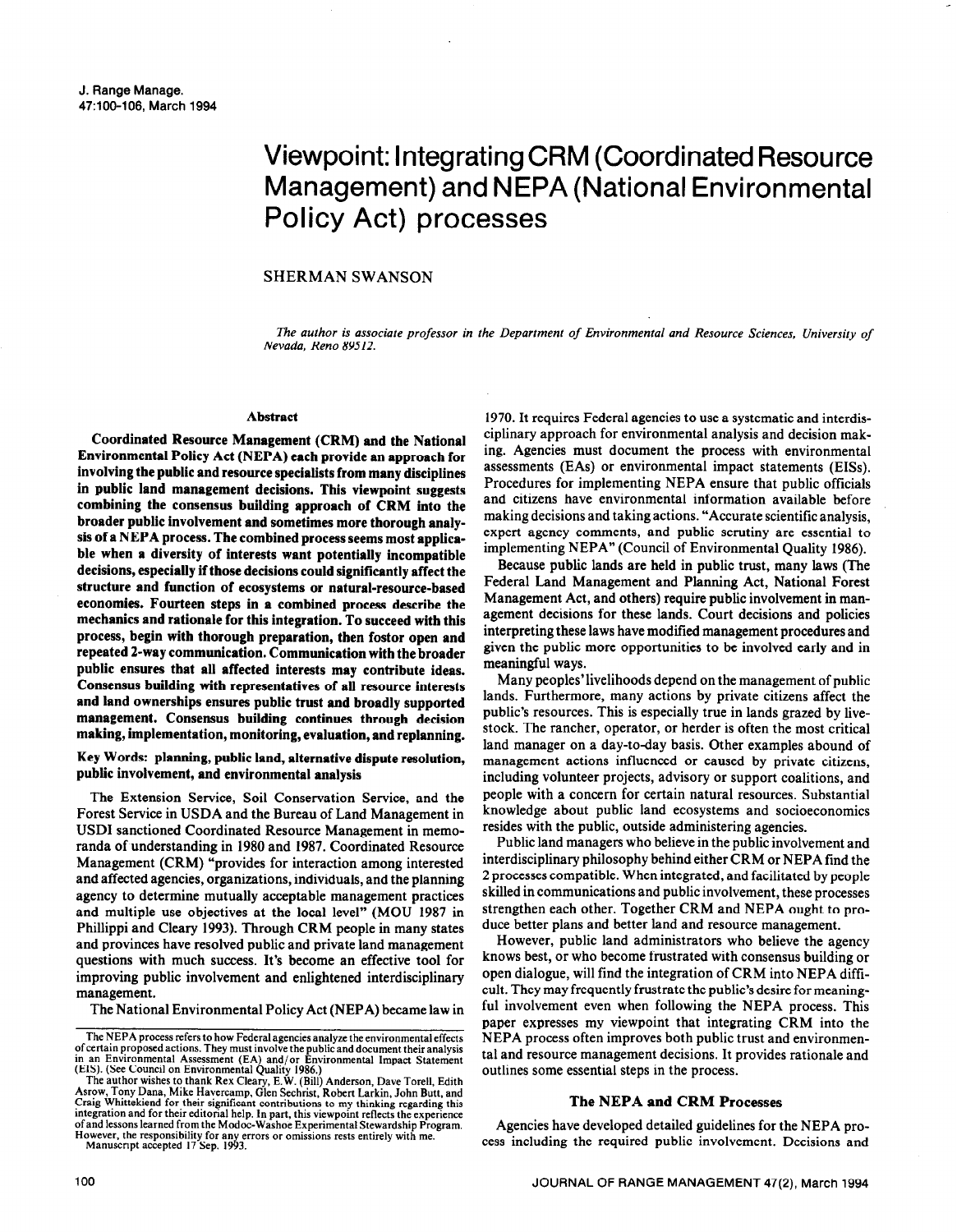actions must be based on sound technical information about environmental, economic, social and other considerations. Agencies must identify and consider environmental effects of proposed actions as well as a reasonable range of alternate solutions or actions. Alternatives often include no change in present management and ones that address issues and concerns inadequately addressed by the proposed action but that would accomplish stated goals and objectives. The relationship between short-term uses and the maintenance and enhancement of long-term productivity must be considered. The NEPA process must identify and consider any unavoidable adverse effects and any irreversible or irretrievable commitments of resources. However, the agency need not select the alternative with least impact.

Existing environmental impact statements (EISs) and environmental assessments (EAs) document much of this process of environmental analysis. However, the requirement for a NEPA process is ongoing. Any proposed Federal actions "significantly effecting the quality of the human environment" not having previous environmental documentation must be analyzed. Although this will not include all Coordinate Resource Management plans, even on Federal land, it may include most with Federal involvement.

Meanwhile, Coordinated Resource Management (CRM) has evolved as a form of public involvement informally combined with interdisciplinary and **interagency** coordination. "Coordinated Resource Management is an approach for reaching decisions and resolving resource conflicts"(CRM Memorandum of Understanding 1987 in Phillippi and Cleary 1993). It is a voluntary process in which natural resource owners, managers, and users work together as a team. Coordinated Resource Management teams formulate and carry out plans for the management of all major resources and land ownerships in a planning area, or they resolve specific conflicts. Critical elements of CRM include: (1) participation by the full diversity of people, land owners, groups, and agencies interested in the land and its resources, uses, and values; (2) equal opportunity for developing ideas and resolving issues through consensus; and (3. becoming committed to resolving issues by focusing on collective needs and the opportunities inherent in the land and its resources. Through coordination, the management of different resources and the land ownerships becomes integrated into 1 plan with common objectives.

Our society faces great challenges relating to changes in values, economic or ecologic realities, ideas, knowledge, and ownership of knowledge. One cannot assume that either old or new ideas are automatically better. Neither can one assume that agencies necessarily possess the best information about some resources. Although public involvement and environmentally conscientious decision making are both necessary in public land management, the processes used to achieve them have not always been ideal. By taking steps to become fair and thorough, some processes may be too bureaucratic, costly, and time consuming. Analysis of unrealistic alternatives or consequences adds to this perception. Some of the public, who should be actively involved in decision making, become frustrated. They lack confidence that agencies take seriously the ideas provided in formal public hearing or calls for written comment. Often they fail to understand the kind of information that could be most useful. In contrast, processes that emphasize collaboration with only selected individuals or groups may achieve responsiveness at the expense of objectivity. Some interested parties become alienated by a process they perceive as unfair or user unfriendly. They become bitter about decisions they cannot accept, but cannot afford to challenge in court.

To avoid this, and to achieve optimum efficiency, openness, and thoroughness in both public involvement and environmental analysis, I suggest an integration of CRM in NEPA processes. The combined process seems most applicable when different interests want potentially incompatible decisions. This is especially true if the decision significantly affects the structure and function of ecosystems or natural-resource-based economies.

#### **Integration of NEPA and CRM**

As land managers learn of the legal and practical mandate to follow the NEPA process, some see those well-defined guidelines as the only acceptable steps in the decision making process. However, NEPA was intended to be an environmental analysis and disclosure process not a decision making process.

Some land managers believe in the openness of CRM. They emphasize the ability within CRM to develop understanding among previous adversaries and commitment for carrying out truly coordinated plans. Unfortunately CRM advocates sometimes fail to grasp the necessity of NEPA. A good NEPA process will often produce a technically stronger decision because of mandated thoroughness (including analysis of alternatives). Coordinated Resource Management advocates should also realize that some legitimately affected interests cannot or will not become involved in a sometimes inconvenient, lengthy, or time consuming CRM process.

This paper provides a format that unites CRM and the NEPA process (Fig. 1 & Steps 1-14). The strengths of each process should lead to better decisions and better land and resource management. The strengths of an integrated process can help avoid weakness of each individual process.

Although neither CRM nor NEPA is restricted to public land, the setting for this united process often involves some public land. Land management does not begin at a point in time, but is an ongoing process. It is crucial that land managers learn from successes and failures. As new knowledge and philosophies develop, proactive managers, users, and other interested parties share their thoughts. At times, they see the need for new management, or a coordinated set of decisions regarding a specific land area. The need for new management is clear on some public rangelands. Evaluations of monitoring information have suggested real problems with existing management in places. In some areas there is inconsistency between on-the-ground management and new landuse plans (National Forest Land and Resource Management Plans or Bureau of Land Management Resource Area Management Plans). Open communication through the years minimizes the surprise of such needs.

The process described here primarily applies to plans at a smaller scale than the "National Forest" and "Resource Area" plans mentioned above. The appropriate area for a CRM/ NEPA plan could be an allotment, several allotments, a watershed, mountain, or any other logically defined site-specific management area. However, when a plan for a whole National Forest or Bureau of Land Management Resource Area needs revision, a similar process could be used. The major difficulty with consensus decision making in such broad-scale planning efforts is the large number of people who want to be involved, and the sometimes political nature of those decisions.

## **Steps to Follow in an Integrated CRM/NEPA Process**

I have described below (steps l-14 and Fig. 1) an integrated CRM/NEPA process with rationale and guidelines. Although steps are presented in sequential order, efficient managers anticipate and prepare for future steps. A few steps go on simultaneously. Failure to plan ahead and progress steadily will convince some that CRM, NEPA, or the government is too bureaucratic or their involvement is not valued.

#### Step 1: *Initiate CRM*

When an agency, land owner or operator, interested citizen, or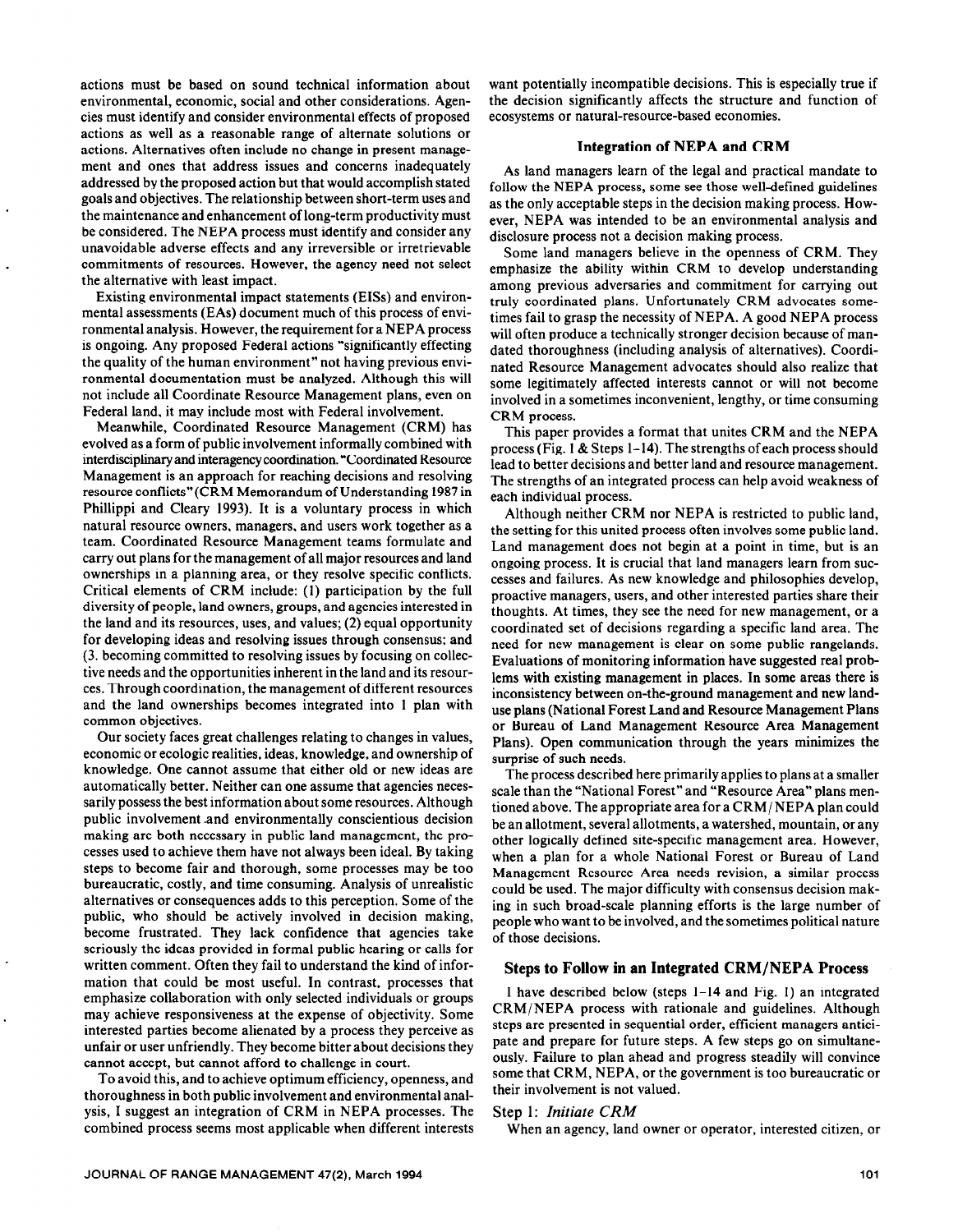| SOLICITATIONS                                       |                      | Crw-nlfa<br>PLANNING PROCESS                                                                                                                                             |                                            | <b>ALTERNATIVES</b>                                                         |
|-----------------------------------------------------|----------------------|--------------------------------------------------------------------------------------------------------------------------------------------------------------------------|--------------------------------------------|-----------------------------------------------------------------------------|
| <b>ANNOUNCE</b><br><b>SCHEDULE</b>                  |                      | <b>INITIATE CRM</b><br>(staff prepares)                                                                                                                                  | $OR_{\rightarrow}$                         | USE OTHER<br>PLANNING OR<br><b>RESOURCE</b><br>MANAGEMENT<br><b>PROCESS</b> |
| SOLICIT PUBLIC INPUT<br>INPUT                       |                      | <b>ANALYZE THE MANAGEMENT SITUATION</b><br>(form ID team to write pre-tour<br>packet)                                                                                    |                                            |                                                                             |
|                                                     |                      | SELECT/RECRUIT CRM TEAM MEMBERS                                                                                                                                          |                                            |                                                                             |
|                                                     |                      | SELECT/RECRUIT FACILITATOR                                                                                                                                               |                                            |                                                                             |
|                                                     |                      | SEND INFORMATION TO CRM TEAM                                                                                                                                             |                                            |                                                                             |
|                                                     |                      | TOUR PLANNING AREA<br>(form CRM team, learn the land,<br>& share perspectives)                                                                                           |                                            |                                                                             |
|                                                     |                      | DEVELOP THE CRM PLAN<br>(develop goals, objectives &<br>management actions by consensus<br>with help from facilitator & ID<br>team. Then sign the CRM plan) <sup>4</sup> | $OR_{\rightarrow}$                         | USE OTHER<br>PLANNING OR<br><b>RESOURCE</b><br>MANAGEMENT<br>PROCESS        |
| SEND PROPOSED<br>ACTION TO<br>PUBLIC FOR<br>COMMENT |                      | REVIEW AND APPROVE -<br>(by steering committee if any)                                                                                                                   | SIGNIF-<br><b>ICANT</b>                    |                                                                             |
|                                                     | INPUT                | <b>CONTINUE SCOPING &amp;</b><br>DOCUMENT NEPA ANALYSIS<br>(consider comments &<br>alternatives, then write EA)                                                          | <b>CHANGES</b><br>TO CRM<br>PLAN<br>NEEDED |                                                                             |
| SEND DECISION<br>NOTICE TO<br>PUBLIC                |                      | minor >ISSUE A DECISION<br>changes (sign EA with a FONSI &<br>needed write decision notice)                                                                              | OR.                                        | FILE A NOTICE<br>OF INTENT<br>TO FILE AN EIS                                |
|                                                     | APPEALS.<br>(if anv) | CONSIDER APPEALS                                                                                                                                                         |                                            |                                                                             |
|                                                     |                      | <b>7 IMPLEMENT AND MONITOR</b>                                                                                                                                           |                                            |                                                                             |
|                                                     |                      | CONDUCT ANNUAL REVIEWS                                                                                                                                                   |                                            |                                                                             |
|                                                     |                      | <b>EVALUATE &amp; REPLAN</b>                                                                                                                                             |                                            |                                                                             |

**CRM-NEPA** 

**Fig. 1. Flow chart showing an integration of CRM and NEPA-mandated environmental analysis and documentation. The CRM team does the process steps in italics. The center column lists the principal steps in the process.** 

\*After a proposed action has been through scoping, and based on comments or appeals the CRM team has come to a new consensus, only writing an EA precedes issuing a decision.

group such as a Conservation District realizes the need for a new plan, they may request that others work with them to help develop it. Often agencies have a prioritized schedule of areas that need new management or a coordinated set of decisions. After any discussion of needs or schedule adjustments, community, agency, and interest group leaders agree that it is time to get started. Experimental Stewardship Programs (set up under the Public Rangelands Improvement Act) established steering committees. These steering committee and similiar umbrella-type CRM groups generally decide when to start planning on particular areas or resource issues. Where the management and activities of several people or agencies should be coordinated, the planning area often

includes more than one land ownership. Generally, the agency responsible for management of the largest land area takes a primary role. When the area includes the land of more than one Federal agency, each may do at least some of the primary-agency functions.

# Step 2: *Analyze the Management Situation*

Successful planners use the best available information. To prepare an analysis of present management and resource conditions and interdisciplinary team (ID team) forms within the primary agency. Resource specialists with skills needed to address the important resource issues and uses compose the ID team. Their analysis describes the existing condition of the resources, and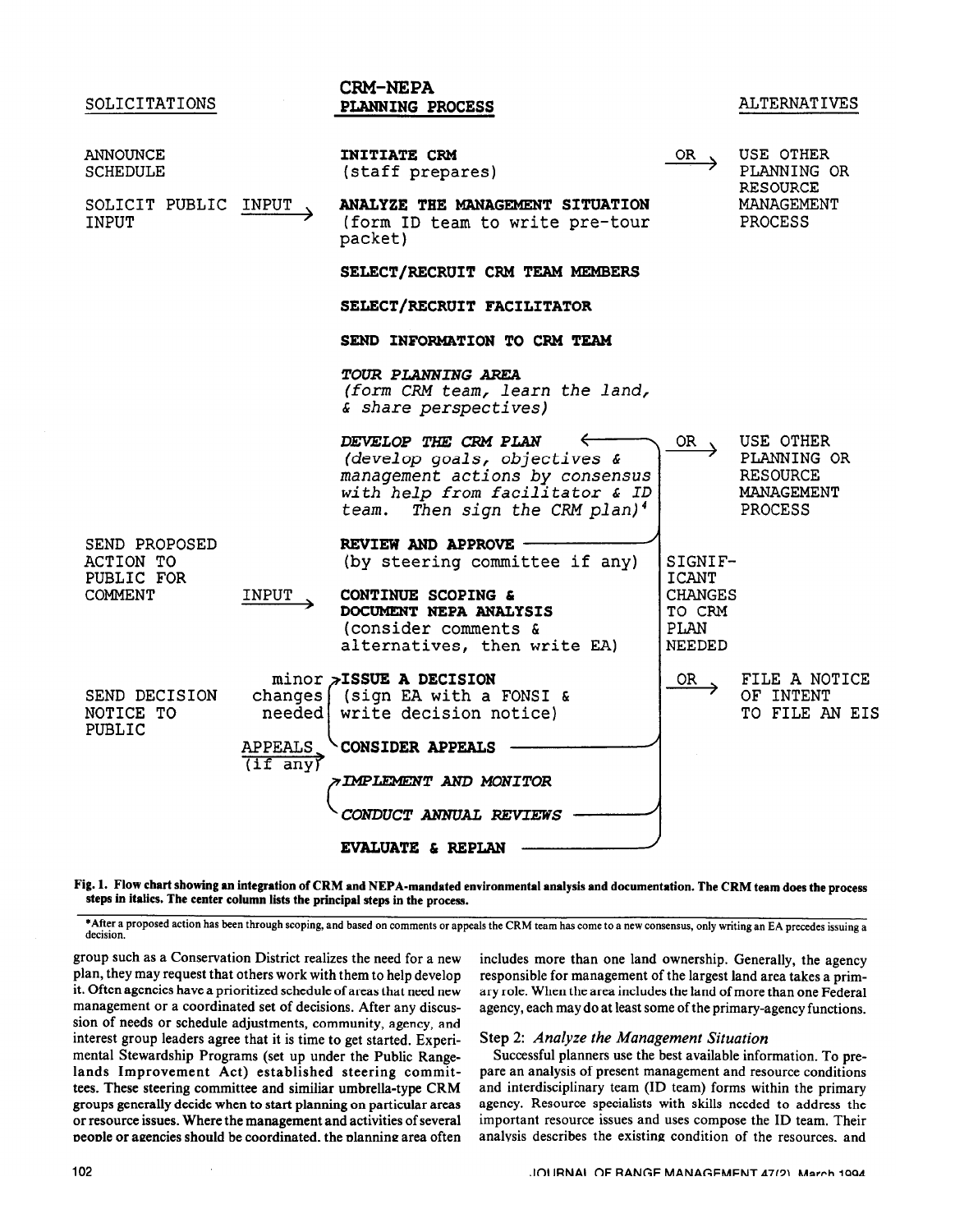resource management issues, concerns, or opportunities. The desired future condition (according to the Forest Plan or Resource Management Plan) describes the goal. Furthermore, the analysis includes possible management practices with preliminary comments about their direct, indirect, and cumulative environmental, economical, economic, and other consequences. The analysis also lists affected Federal, state, and local agencies and other interests. Input comes from resource specialists inside and outside the agency, monitoring and historical records, reports, inventories, planning documents, research, etc., and the public. To learn the concerns of the public, the primary agency publicizes anticipated planning efforts and solicits public input with press releases, letters, public meetings, tours, personal contacts, etc., as appropriate. When completed, the analysis becomes the core of a packet sent to all potential CRM team members.

Although such an analysis is necessary, its preparation often generates fear among those who feel threatened by change. Therefore, it's important to word the document positively and make it informative without allowing it to become argumentative or advocacy oriented.

## Step 3: *Select* / Recruit CRM Team Members

When the ID team and others are ready for active planning, the steering committee recruits appropriate people (or groups to be represented) for the CRM team. Lacking a steering committee, a Conservation District or a few "community pillars" and the primary agency, land owner, or permittee(s) can invite participation. The primary agency will know, through previously invited public input, of certain individuals or groups with the knowledge and skills needed to represent various interests.

The CRM team consists of field level professionals appropriate for the types of resources and existing conditions, opportunities, and conflicts. It consists of: (1) a representative from the agency( ies) responsible for managing the public land; (2) expertise from other directly involved agencies (such as the state fish and wildlife department or the Soil Conservation Service); (3) representatives from environmental interest groups or individual(s) who understand their concerns; (4) involved permittees and any included land owners or their representative(s); and (5) individuals who can represent other appropriate interest groups (wild horse, off-road vehicle, etc.) that want to, or should be, involved. Adequate and complete representation of all resource interests and all land ownerships is vital to successful CRM.

Leaders may have to recruit certain people or interests with needed expertise or perspective. They may also have to screen out dysfunctional personalities, people who cannot adapt to the requirements of communication and teamwork. Some such highly vocal personalities have strong interests that should be represented by someone else who can effectively participate in a team effort. If key interests do not represent themselves, the CRM team should still consider their concerns. The primary agency should represent all legitimate interests (national, regional, local, future generations, and taxpayers), even in their absence. To maintain continuity, if the CRM team is to update the work of a prior CRM plan, prior CRM team members should be recruited if practical.

## Step 4: *Select/Recruit a Facilitator*

The primary agency, with the help of the steering committee or key people, should recruit an appropriate unbiased facilitator or moderator familiar with the CRM process. The skills needed by the facilitator will include meeting management, communication, role clarification, team building, working with diverse audiences and sometimes difficult people, visioning, goal and objective setting, decision making, and group maintenance. Various training materials discuss CRM effectiveness and meeting facilitation (Anderson and Baum 1988, Phillippi and Cleary 1993). Also, much has been written about effective alternative dispute resolution (Fisher and Ury 1983, Bingham 1986, Ury 1991, Rees 1991, and Hart 1992). The team must come to trust the facilitator and believe that he or she will help them all make timely progress.

## Step 5: *Send Information to the CRM Team*

The primary agency sends a pre-tour packet (see step 2 above) to each CRM team member at least 2 weeks before their first meeting. This packet should contain maps of the planning area and details about its physical, biotic, and cultural features. There should be a description of present management, a summary of important inventories and monitoring information, and pertinent information on management constraints or desired future conditions from any applicable Forest Plan or Resource Management Plan. To this is added an array of possible management practices and comments about them, and any other pertinent information.

The packet is not intended to resolve issues. However, it will provide information needed for the CRM team to resolve them. It should be clear that the CRM team will be free to develop their own solutions for resource management in the planning area. They may use all or parts of the listed possible management practices or develop completely new ideas. If they succeed in developing a plan by a consensus, it will become the "proposed action" upon which the primary agency will conduct any needed environmental analysis (the NEPA process).

The packet will naturally focus attention on key unresolved issues. Although a necessary tool for management, this information may make the process of visioning more difficult. To overcome this, the facilitator may need to begin by emphasizing relationship building and goal setting. This will help avoid premature debate of analysis-implied problems or solutions that may become irrelevant with a new vision and evolving management strategy.

The primary agency also sends the CRM team a description of the CRM process. The steering committee or someone familiar with the CRM process normally develops this paper. Some states have a handbook for this purpose. The CRM Handbook published by the Society for Range Management contains appropriate descriptive materials (Phillippi and Cleary 1993). This description explains how members will be involved and for what they should prepare. Coordinated Resource Management team members should read the CRM materials and study the packet of information before the first team meeting.

## Step 6: *Tour the Planning Area*

To work as an effective team, members of the CRM team prepare themselves. They will each need to become familiar with the landscape and resource features of the planning area as well as opportunities for improved or continued resource management. For many CRM teams, their first meeting is a tour of the planning area. Participants learn first hand the nature of the resources, opportunities, and conflicts. They check the completeness and accuracy of any perceptions based on information in the pretour packet. Additional information about the planning area is added as necessary during or after the tour.

As team members with different and often conflicting interests describe their vision for the land, they tell others what motivates or concerns them and why. Everyone on the team, because of their different experiences, brings a unique set of viewpoints to the team. Each will probably identify opportunities, conflicts, and resources that the others might overlook. Thus they begin an informal process of building relationships with other team members as they share personal knowledge of the land and its uses.

The CRM team tours the planning area by vehicle, on foot, or by horseback. Size of the area and the complexity of the situation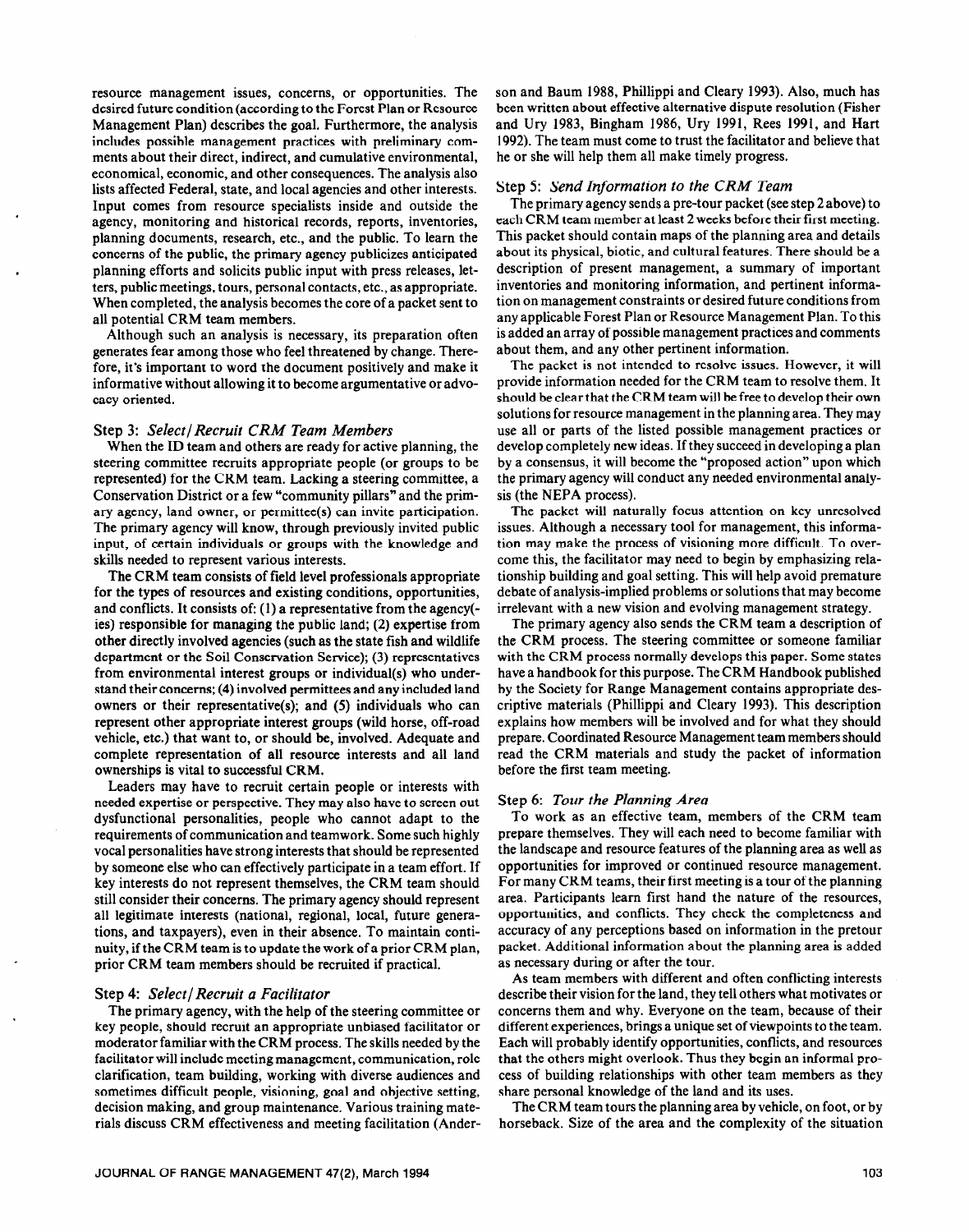dictate the time required. The minimum time is usually one day. It is important to look at the entire planning area and not just the main or important parts of it.

To provide timely and useful participation, and to negotiate effectively, team members should understand key features of the CRM process including the meaning of consensus. At the beginning of the tour, a representative of the Steering Committee or primary agency explains expectations for the whole process. It should be clear how the primary agency will support a consensus and that environmental analysis and public review must follow.

Then the facilitator explains, or develops with the group, the ground rules and operating procedures. The facilitator might discuss group process for working through difficult issues, steps for building trust, and relationships with others including the media. Each team member should discuss their role and be familiar with it. They should also discuss a time line so participants can commit the necessary time. Some CRM teams summarize these discussions at the beginning of the tour and conduct a thorough follow up at the start of the first indoor meeting. Some also conduct a wellorganized training that describes the process in detail. Such training also describes what the process is not, and how it has been successful elsewhere.

When discussions lead to consensus about an action item it must be recorded so that all can agree that it is the action they agree to. Recording agreement items promptly, while everyone is present, is critically important. Ideas are clear in everyone's mind and receive full team support. Occasionally a CRM team develops a consensus about a complete and thorough set of recommendations during discussions on the field tour. More often, the tour becomes the foundation for considerable follow up consensus building. Working through conflicts to arrive at consensus is part of the CRM process.

# *Step* 7: *Develop the CRM Plan*

Through continued meetings the team will come to understand the purpose, role, and most important issues and concerns of each team member. The lead agency and other representatives will help them become familiar with pertinent laws, policies, opportunities, and constraints. During CRM, team members will each need to:

- -explain their needs and listen to (learn) the needs of others;
- -participate in team building to develop mutual trust;
- -help develop common goals and objectives based on issues, concerns, and opportunities;
- -keep constituents up to date on meetings and decisions;
- $-$ consider input to the plan from outside the CRM team;
- -work toward solving problems;
- -propose, with others, an integrated set of actions to accomplish the goals and objectives.

All CRM team members make personal decisions regarding when to negotiate for something different and when to accept alternate ideas that others feel strongly about. In many situations, expressions of discomfort with a proposal lead to further discussion and better solutions. A solution not previously thought of will often meet the needs of all parties and therefore not require a compromise.

To develop a team concept of the vision for the land and the CRM Plan, the first meeting soon after the tour should focus on goals. It is critically important for the group to create a vision and move forward with faith, motivation, and commitment. By starting with perceptions of opportunities and *then* of issues or problems, the team may find the common interests and trust to state goals expressing collective agreement. Each person should explain their needs as opposed to a bargaining position. Some teams prefer to discuss resource needs and their vision before a field trip, as a way for people to get to know each other.

Goals express a general direction and may depict a condition desired far into the future. They may not be worded precisely enough to identify the needed management actions and monitoring information. Thus the team develops specific objectives that address the stated goals. The time needed to accomplish objectives should be consistent with the length of the planning cycle.

Management actions should be based on specific objectives that provide enough detail to identify needed monitoring. It should be apparent for each objective who will measure success or failure and how. For example, describing the desired plant communities focuses ideas that help to choose appropriate management actions and vegetation monitoring methods. A good objective is obtainable, measurable, and worthy of the management cost (including monitoring) necessary to achieve it. To ensure consistency, the team should develop specific objectives and management actions at the same time.

It is critically important that the interdisciplinary (ID) team knows of the CRM team's progress and concerns and makes available any needed analysis. The interdisciplinary team members should actively participate in the tours and meetings as needed. The CRM team should have and use the best collective wisdom as the basis for their recommendations. If the primary agency receives additional important information or a request from the public, the agency has an obligation to help the CRM team address the need. Similarly, if ID team members have a problem with developing ideas, the CRM team should learn of the concerns early enough to address the issue.

Note that in each Federal agency, a responsible official (such as a Forest Service District Ranger or Bureau of Land Management Area Manager) makes the final decision on proposed actions that affect public lands. The responsible official (after discussions with ID team members) may not agree with the evolving CRM consensus. If CRM representatives anticipate official disagreement, they prevent misunderstanding or mistrust by improving communications. Decision makers and other key individuals with strong views should be encouraged to present their views on specific matters and to listen to the views of others. It helps for the responsible official, and the decision makers of other groups, to personally participate in CRM meetings. When decision makers do not participate, they must trust their selected representative. Representatives on the CRM team should discuss ideas as needed with those they represent. However, all team members need the flexibility to explore the wide range of potential solutions, and to accept any that meet the breadth of participants' needs and their common goals.

Groups may fail to reach consensus at times. They can and should use many strategies to work through the impass. Scheduling additional field time, bringing in technical expertise, and providing time for people to collect their thoughts, consider alternatives, or create new ideas all help. However, the team needs to understand that decisions must be made. If the team cannot resolve the issue in a reasonable time, responsible officials and land owners may have to make decisions without the benefit of the team's recommendation. However, as long as the team continues to progress in a good-faith effort, decision makers should make every effort to allow their work to go on. Usually, there is much the team agrees upon. Often, management can move forward even when the team hasn't resolved all issues.

When the CRM team members all agree that the plan (the collective set of actions) adequately addresses all goals and objectives, all members signify mutual support and agreement by signing it. They then receive a copy of the agreed upon CRM plan. Items in the plan include sufficient details about such things as grazing strategies, proposed range or habitat improvements, monitoring, and any other actions the group will take for resource management on the planning area. All agreed upon actions should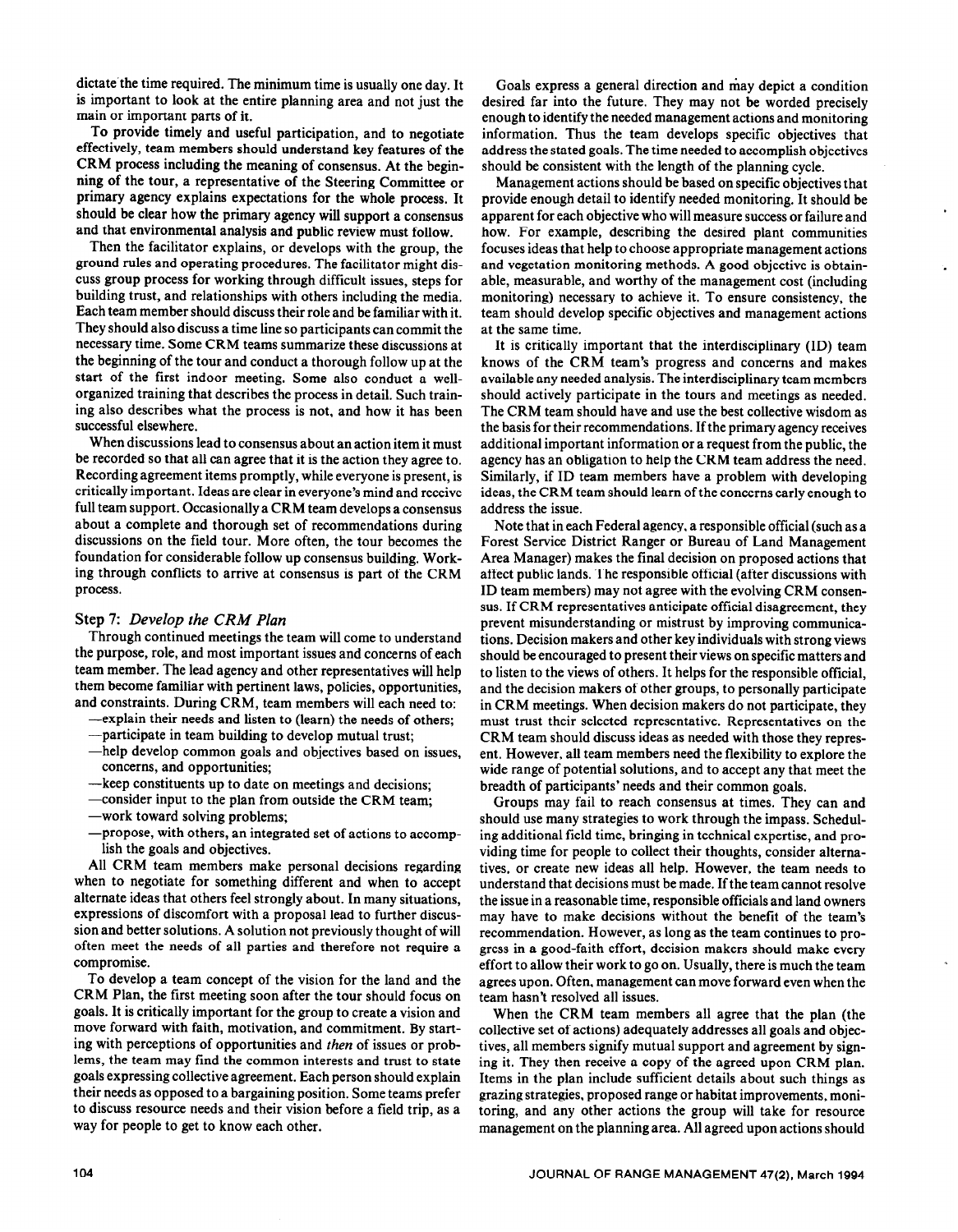state or list who will do what, where, and when.

## Step 8: *Review and Approve*

The responsible official then approves the CRM plan as concurrently or subsequently, but informally, analyzed by the ID team. Where appropriate, the responsible official approves it as a member of a steering committee or umbrella group. These groups also function by consensus. If the steering committee or responsible official(s) do not concur, they send the report back to the CRM team. After reconciling the concerns, the CRM team again brings their recommendations to the responsible official or steering committee for approval. The approved CRM plan becomes the proposed action for additional scoping and completion of any required environmental analysis.

The role of the responsible official(s) on the steering committee warrants explanation and emphasis. The responsible official is clearly responsible for the decision. The official can neither shift nor share the responsibility. However, the decision-making *process* can be shared. Therein lies a unique and invaluable characteristic of CRM. Federal advisory boards and committees develop advice and recommendations for the responsible official who later weighs the advice while making a decision. In contrast, the responsible official who is a member of a CRM steering committee works shoulder to shoulder with other members rather than accepting advice from a distance. Participating responsible officials in no way shift responsibility, but do share the process. Agency staff functions in much the same way on the CRM team. The manager participates with the advisors rather than just listens. This characteristic, which is unique to CRM, explains much of the success that CRM has enjoyed. The Experimental Stewardship Program is the testing and experimental ground for CRM and the effect of this unique quality is central to the success reported for this process in the 1985 and 1991 Reports to Congress (USDA and USDI 1985 and 1991).

## Step *9: Continue Scoping and Document NEPA Analysis*

Scoping is a required process for identifying the scope of significant issues related to a proposed action. It invites additional participation from the public and other agencies. Interdisciplinary team communications with the public and the CRM process achieve much of the purpose for scoping. However, formal scoping is based on a proposed action, the CRM plan.

Following steering committee consensus or responsible official approval, the agency sends a description of the proposed action, to affected interests for review. The description includes initial and future conditions and may include other alternatives considered. An enclosed letter encourages the public to provide comments. The public may offer information, support, or criticism, or request analysis of additional alternatives.

Public comment may cause the responsible official(s) to prefer management actions different from the proposed action. If peferred management significantly differs from the CRM plan, the CRM team or steering committee needs to meet. Together they work out any differences by developing (a new?) consensus if possible.

The agency documents an analysis of the proposed action and any appropriate alternatives in an environmental assessment (EA). To keep EAs concise, they should tier to, adopt, or incorporate by reference other environmental documents (US Forest Service 1992).

## Step 10: Issue *a Decision*

With a completed environmental assessment, the responsible official selects a preferred alternative. This may be the original proposed action or a new alternative endorsed by the CRM team (and steering committee where appropriate). If the CRM team

could not agree on an alternative that meets the agency's responsibilities, the responsible official may have to select an alternative not endorsed by the CRM team. However, such a decision often leads to court and may make working with affected interests very difficult.

After selecting the preferred alternative, the responsible official determines if the proposed action will have a significant impact on the "human environment" based on the completed environmental assessment. If not, the official issues a "finding of no significant impact (FONSI)"' and a concise decision notice that describes the preferred alternative. The agency then notifies interested and affected people, other Federal agencies, state and local governments, and organizations of the availability of environmental and accompanying decision documents. The primary agency may then write these decisons into any other plans as necessary (for example by writing allotment management plan(s) in consultation with the permittee(s)).

#### Step 11: *Consider Appeals*

Following the decision notice, anyone may request a copy of the environmental assessment. Experience has shown that open planning processes reduce opposition and appeals, especially after CRM consensus building. However, some issues are intractable and any affected interest may appeal the decision. If the appeal is upheld, sometimes only minor modification is needed and this may not require calling the CRM team back together. However, if significant modifications are warranted, reconvening the CRM team becomes the logical next step.

## Step 12 *Implement and Monitor*

Once a plan is complete, managers should carry it out as soon as possible or as specified in the plan. This is why the original (and any subsequent) CRM plan identified responsible individuals and a timeline. Timely implementation requires continued CRM team support and possibly meetings or work parties. Some projects in the plan may also require additional detailed planning, such as developing specifications for installing structures. Only those who will directly use or install the project need to design it.

Implementation, effectiveness, and validation monitoring are each needed to learn whether prescribed management was applied and meets objectives. Implementation monitoring tells what actions were taken, including such things as use dates, herd size, dates of project completion, etc. Effectiveness monitoring records the short-term effect of applied management. It includes such things as utilization pattern or residue levels as affected by grazing use and growing conditions. It also records the effect of natural events such as weather, fires, floods, etc. Validation monitoring documents the long-term effect of management. It measures trend in attainment of plan objectives including such things as changes in species composition, growth of woody vegetation, or changes in stream channel form.

#### Step 13: *Conduct Annual Reviews*

Periodic review sessions require monitoring information. The CRM team should meet semiannually or annually. They keep abreast of progress toward implementation, the success of planned actions, and problems or additional needs. Regular meeting are especially important early in the implementation phase. Experience has shown that when key people do not continue to meet and take management actions by consensus, the plan is likely to fail. Almost every plan needs fine tuning and some may need major

<sup>&</sup>lt;sup>1</sup>Note that if the responsible official determines that the proposed action will have a significant effect on the quality of the human environment, the official issues a notice<br>of intent to file an environmental impact statement (EIS). Often when an EIS is<br>needed, it will be prepared, instead of an EA. An EIS EIS, and other differences in scale.